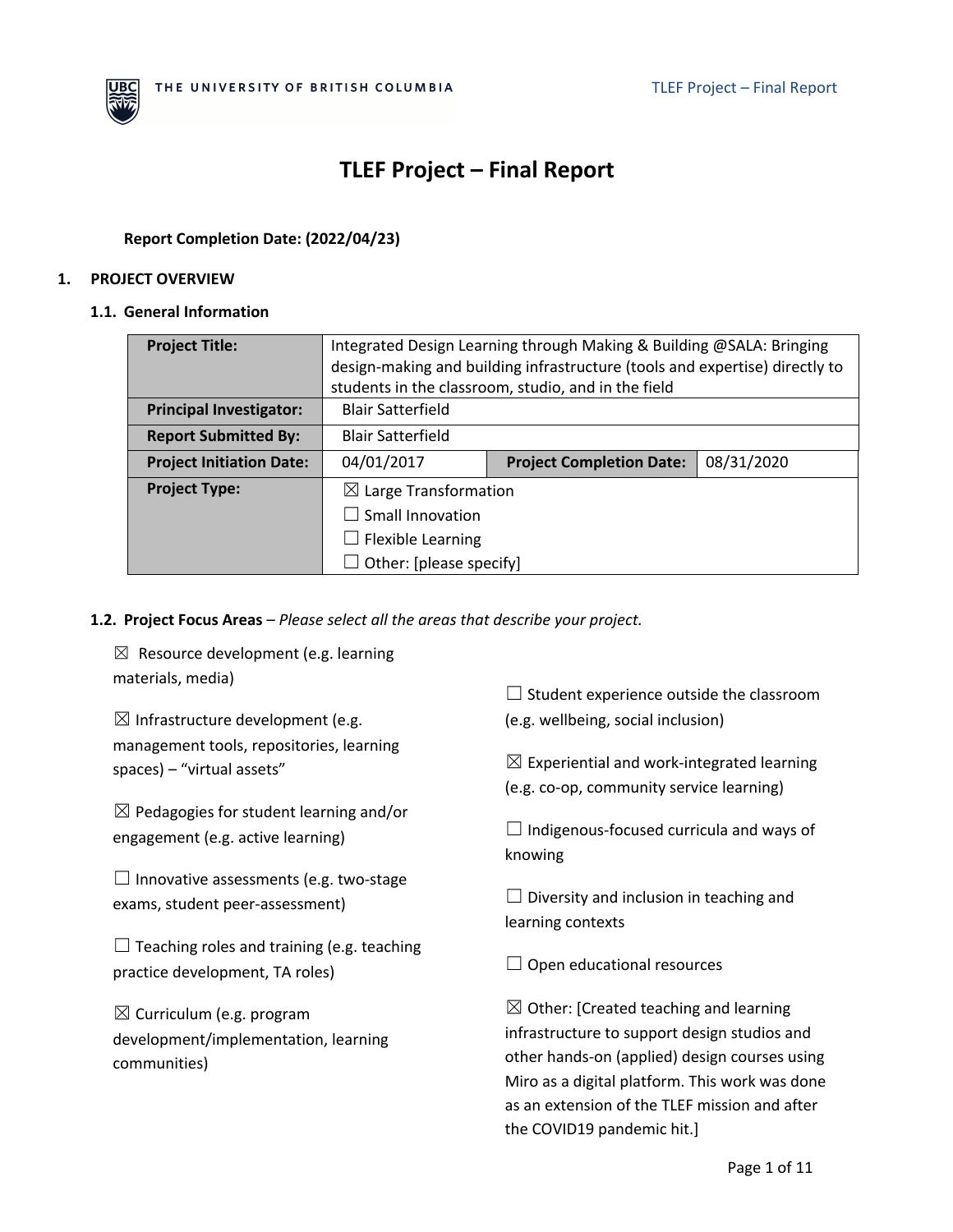

#### **1.3. Final Project Summary**

An interdependence of "excellent designing" and "excellent making" has been a core value of SALA's pedagogy since the school's inception in the 1960s. However, contemporary "making" practices and technologies (3D printing, laser-cutting, robotic milling, actuated media, VR, AR, etc.) have radically shifted and SALA's integration of these technologies into our curricula has been piecemeal and limited. Demand far exceeds supply and the education and experience we offer students lags behind their expectations and the expectations of their future employers. IDLMB@SALA will transform the ways that SALA teaches and integrates its core design, design media, and design technology curricula. Faculty, staff, and students must be meaningfully engaged and educated by this initiative from the outset. As we are not a large or well-resourced community, we will need a supplementary consultative and research apparatus to help us establish best practices for the teaching of technology and software as pedagogical options. Our intent is to apply support from this TLEF grant to address these shortcomings, and in doing, position SALA students as leaders in the use and application of design media and technology. We formed a steering group with representatives from Academic Infrastructure and Academic Affairs (curriculum), both committees within our school comprised of students, faculty, and staff. Our students and technical (shop) staff have also been central to our effort. This core group led a school wide effort to accomplish the objectives outlined. Year one established our baseline, and included assessing all SALA courses that might benefit or be impacted by our collective efforts.

- Year one also saw the collection of data campus wide, including a survey and mapping of all the publicly accessible shop and fabrication resources on campus. Years one and two also saw the development of video assets and a tool glossary designed to engage and orient people to the SALA fabrication ecosystem.
- In Year Two we continued to populate resources established in year one. The team also worked with professors on the redesign of core courses (introductory design studios and courses in the instruction of design media) to include assets developed and to increase focus on making in design exercises. Small portable tool kits were also created and situated (placed) in student work spaces.
- Year Three focused on refining, expanding, and underpinning our efforts. Year Three also saw the arrival of COVID19, and with it an immediate curtailing of in-person learning and instruction. The IDLMB@SALA team reached out to the TLEF Committee and asked for an extension to our proposal timeline, specifically to design and develop a virtual platform for teaching design, holding desk critiques and formal reviews, and for conducting select shared design and making related community activities.
- Year Three + (extended time granted by the TLEF Committee) saw the team refine these assets, built using Miro. Our new platform became a virtual twin of our studios and other classrooms, and allowed the school to continue functioning in the spaces of making and representation even though we could not access our physical shops and studios. This final phase has proven crucial to our operations as a school and has allowed the school to function in times of limited access.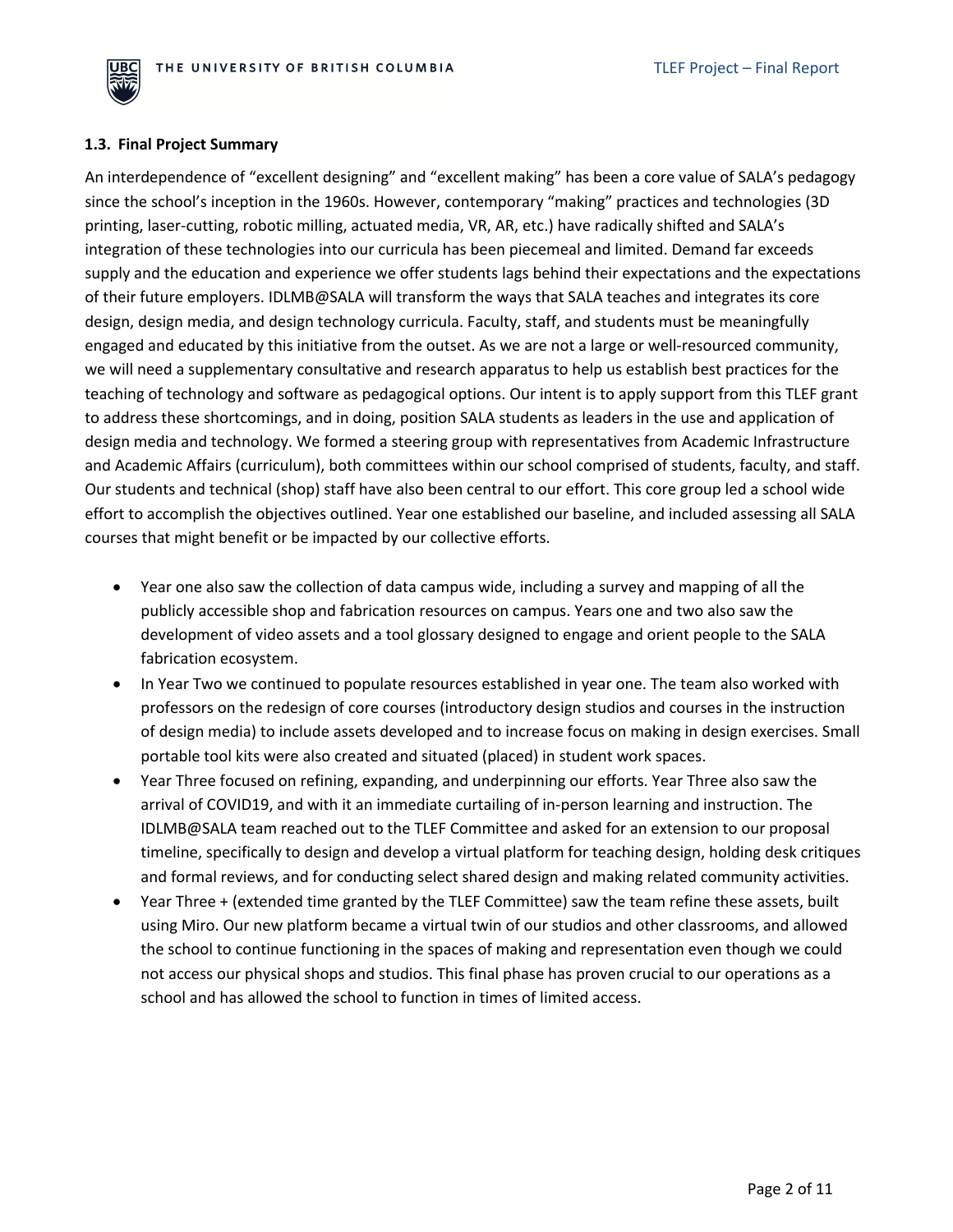

**1.4. Team Members** – *Please fill in the following table and include students, undergraduate and/or graduate, who participated in your project.* 

The team for our TLEF project was robust and inclusive. We had input from multiple faculty and staff members. The assets and initiatives were executed primarily by students under the direction of Professor Satterfield.

| <b>Name</b>               | <b>Title/Affiliation</b>                             | <b>Responsibilities/Roles</b>                                                                                                                                                                                      |
|---------------------------|------------------------------------------------------|--------------------------------------------------------------------------------------------------------------------------------------------------------------------------------------------------------------------|
| Greg Johnson              | Sr. Instructor, SALA                                 | Design Build and Architectural<br>Technology (consulted and<br>assisted with course design)                                                                                                                        |
| <b>Graham Entwistle</b>   | Workshop and Digital Fabrication<br>Technician, SALA | Assisted with shop related assets<br>and pedagogical goals                                                                                                                                                         |
| Nicholas Scott            | <b>Workshop Manager</b>                              | 2018 support (retired)                                                                                                                                                                                             |
| <b>Bill Pechet</b>        | Lecturer in Practice                                 | 2019, 2020 Course production and<br>design                                                                                                                                                                         |
| <b>Thena Tak</b>          | Lecturer                                             | 2019, 2020 Course production and<br>design                                                                                                                                                                         |
| Dave Zielnicki            | Instructor                                           | Course production and design                                                                                                                                                                                       |
| Emma Fennell              | Manager, Communications and<br>Outreach, SALA        | 2019, 2020 Web support                                                                                                                                                                                             |
| <b>Tracy Satterfield</b>  | Manager, Financial Administration                    | 2019 Voice narration for videos                                                                                                                                                                                    |
| Adriana Ermi-Sprung       | Workshop Technician                                  | support                                                                                                                                                                                                            |
| Ron Kellett               | Director, SALA                                       | Advisory and support                                                                                                                                                                                               |
| <b>Michael Barton</b>     | <b>External Consultant</b>                           | Advisory Video (2018)                                                                                                                                                                                              |
| <b>Students</b>           |                                                      |                                                                                                                                                                                                                    |
| Lisa Kusaka               | <b>MARCH Student</b>                                 | Team leader 2018 & 2019<br>Course redesign/video content<br>production, direction, filming, and<br>finishing. Organization and<br>development of web assets<br>including new blog<br>https://blogs.ubc.ca/salafab/ |
| Alana Pavan               | <b>MARCH Student</b>                                 | 2019 video content production,<br>direction, filming, and finishing<br>(with Kusaka)                                                                                                                               |
| Kara Verbeek              | <b>MARCH Student</b>                                 | 2018 SALA Maker Map and Maker<br>Guide - Graphic Design<br>coordination                                                                                                                                            |
| Marina Schulman           | <b>MUD</b>                                           | 2018 Support for Joe Dahman and<br>redesign of ENDS 221                                                                                                                                                            |
| Jacob Darowski            | <b>MARCH Student</b>                                 | 2019 tool production (w/Mavis)                                                                                                                                                                                     |
| <b>Emily Soder-Duncan</b> | <b>MLA Student</b>                                   | 2018-19 Digital Sandbox project<br>with Instructor Dave Zielnicki                                                                                                                                                  |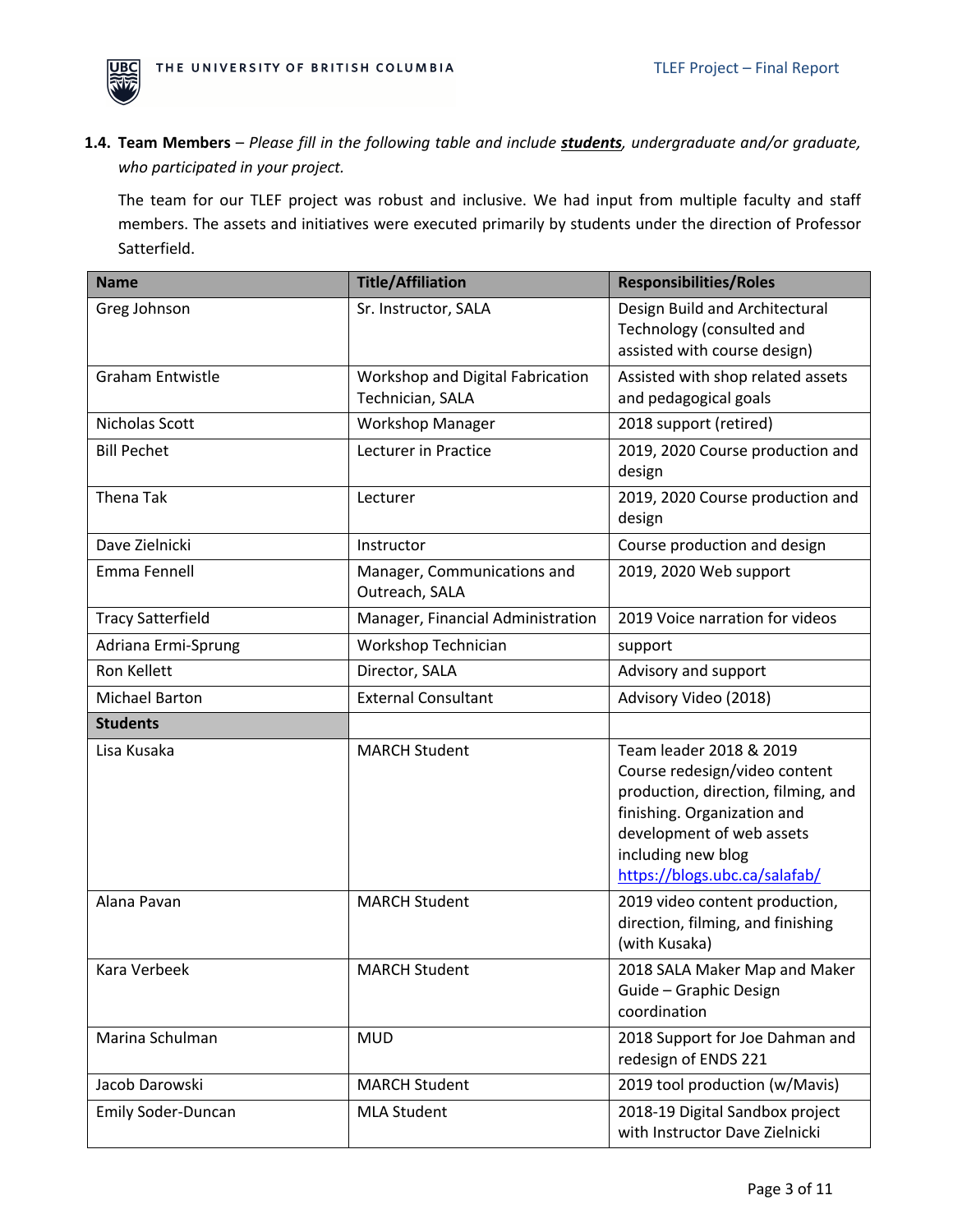

| Colin Jones           | <b>MLA Student</b>    | 2018-19 Digital Sandbox project<br>with Instructor Dave Zielnicki                                                                                            |
|-----------------------|-----------------------|--------------------------------------------------------------------------------------------------------------------------------------------------------------|
| Yekta Tehrani         | <b>MARCH Student</b>  | <b>Digital Fabrication Research</b>                                                                                                                          |
| Derek Mavis           | <b>MARCH Student</b>  | 2019 Tool design and assembly<br>(costs covered by in-kind support<br>within SALA)                                                                           |
| Parker Albanese       | <b>MARCH Student</b>  | 2019 & 2020 Course redesign and<br>2020 generation of Miro Boards<br>for Design Media, Studio, and<br>Making activities (COVID-19<br>response). Team leader. |
| Sebastien Roy         | <b>MARCH Graduate</b> | 2018 Diagramming and<br>production. Web asset<br>development (with Kusaka)                                                                                   |
| <b>Stuart Lodge</b>   | <b>MARCH Graduate</b> | 2018 Diagramming and<br>production, tool productions. Web<br>asset development (with Kusaka)                                                                 |
| Jon Ackerley          | <b>MARCH Student</b>  | 2020 Course redesign support and<br>generation of Miro Boards for<br>Design Media, Studio, and Making<br>activities (COVID-19 response) -<br>(w/Albanese)    |
| Emma Durham           | <b>MARCH Student</b>  | Assisted with the production of<br>syllabi and research                                                                                                      |
| <b>Alex Preiss</b>    | <b>MARCH Student</b>  | 2018 Diagramming and<br>production, tool productions                                                                                                         |
| Samantha Hart         | <b>MARCH Student</b>  | 2018 SALA Maker Map and Maker<br>Guide - data gathering and<br>production (w/Verbeek)                                                                        |
| Neal Quiongyu Li      | <b>MARCH Student</b>  | Assisted with the production of<br>syllabi and research - 2018 Course<br>redesign                                                                            |
| Anna Goodman          | <b>MARCH Student</b>  | 2019 Solar Decathlon application<br>research and outline. Mobile<br>Maker Infrastructure                                                                     |
| David Mickeljohn      | Graduate              | 2019 Mobile Maker infrastructure                                                                                                                             |
| Amy Wu                | <b>MARCH Student</b>  | 2019 video content production,<br>direction, filming, and finishing<br>(w/Kusaka)                                                                            |
| <b>Riley Baechlor</b> | Graduate              | 2019 & 2020 Thermo-former<br>production                                                                                                                      |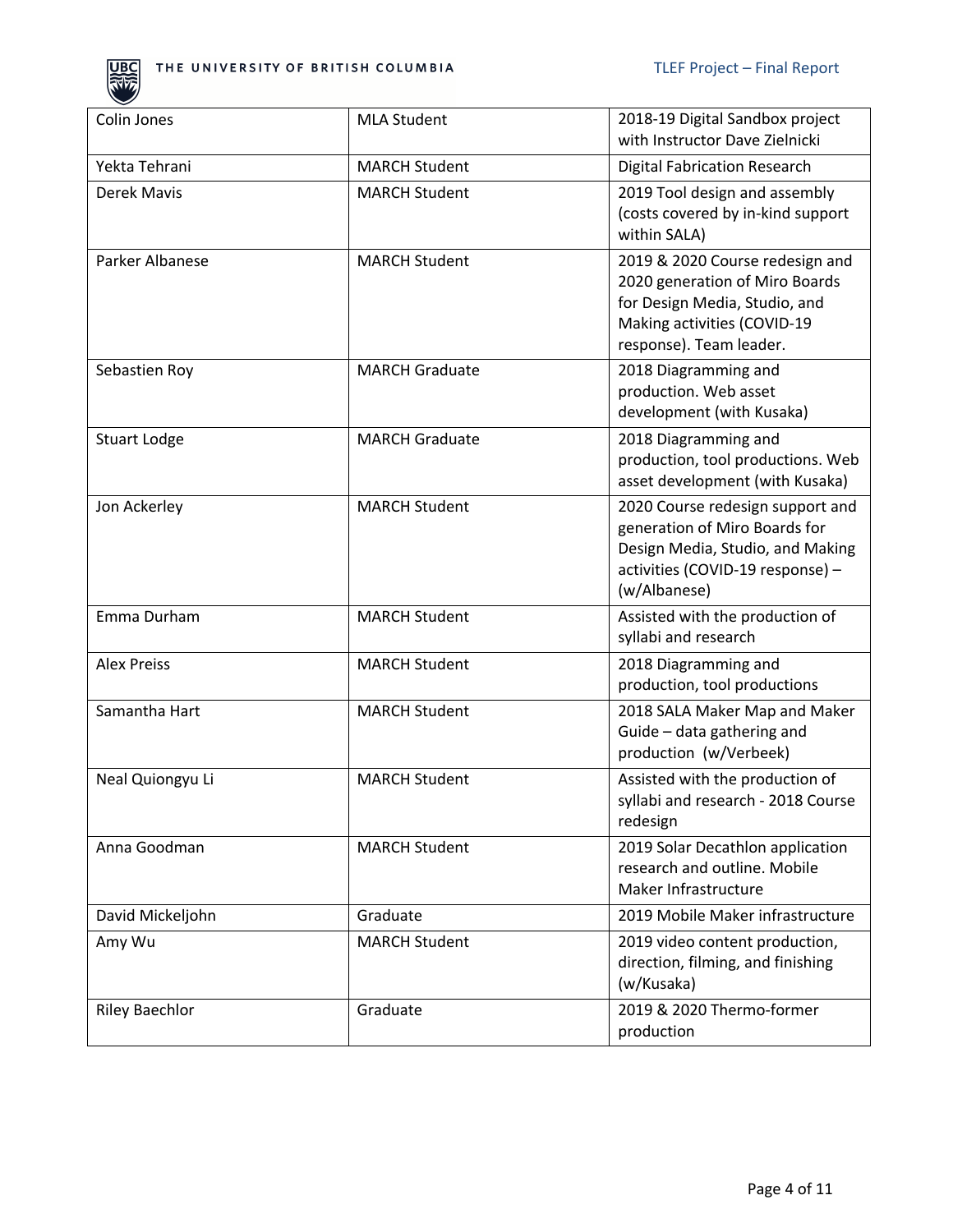

**1.5. Courses Reached** – *Please fill in the following table with past*, *current*, *and future courses and sections (e.g. HIST 101, 002, 2017/2018, Sep) that have been/will be reached by your project, including courses not included in your original proposal (you may adapt this section to the context of your project as necessary).*

The TLEF Initiative impacted a number of courses. Some directly through the design of new lessons. Some indirectly through the generation of new virtual teaching assets and platforms.

| <b>Course</b>                                        | <b>Section</b>                                                                                  | <b>Academic Year</b>                                     | <b>Term (Summer/Fall/Winter)</b> |
|------------------------------------------------------|-------------------------------------------------------------------------------------------------|----------------------------------------------------------|----------------------------------|
| ARCH500-Intro Studio                                 | Four Sections - 48<br>students annually                                                         | 2018-present                                             | Fall                             |
| ARCH515-Design Media                                 | 60+ students                                                                                    | 2018-present                                             | Fall                             |
| <b>LARC 501</b>                                      | Two sections $-24$<br>students total                                                            | 2019, 2020, and<br>forward                               | Fall                             |
| <b>Course</b>                                        | <b>Section</b>                                                                                  | <b>Academic Year</b>                                     | <b>Term (Summer/Fall/Winter)</b> |
| ARCH517-Design Media 2                               | Four sections - 100<br>students total (2019)<br>Three sections $-50$                            | 2019, 2020, and<br>forward                               | Winter                           |
|                                                      | students (2020)                                                                                 |                                                          |                                  |
| ARCH501, 520, 521, 540<br>- Design Studios           | Multiple sections (up to<br>14 per semester), 12 per<br>section (over 150<br>students per term) | 2019 forward                                             | Fall and Winter                  |
| ARCH 502-Introductory<br>Workshop                    | All MARCHs, 60 students<br>annually                                                             | 2019-forward                                             | Fall                             |
| LARC 511 - Introductory<br>Workshop                  | ALL MLAs, 30 students                                                                           | 2019-forward                                             | Fall                             |
| DES 101 - Introductory<br>Workshop                   | ALL BDES, 60 students                                                                           | 2020-forward                                             | Fall                             |
| ARCH 597-Design Build                                | Varies - 15 - 30 students<br>per                                                                | 2019-forwared                                            | Summer                           |
| ENDS 320-Design Media                                | 30 students                                                                                     | 2019-2020 (ENDS<br>program sunsets,<br>replaced by BDES) | Fall                             |
| DES 211-Design Media 1                               | 60 students                                                                                     | $2020 -$ forward                                         | Fall                             |
| DES 212-Design Media 2                               | 60 students                                                                                     | $2021 - forward$                                         | Winter                           |
| DES 201, 202, 301, 302,<br>401, 402 - Design Studios | 60 student each                                                                                 | $2020 -$ forward                                         | Fall and Winter                  |
| ARCH577 - Advanced<br><b>Topics in Media</b>         | Varies - elective courses<br>built around design<br>media                                       | $2020 - forward$                                         | Winter, Summer                   |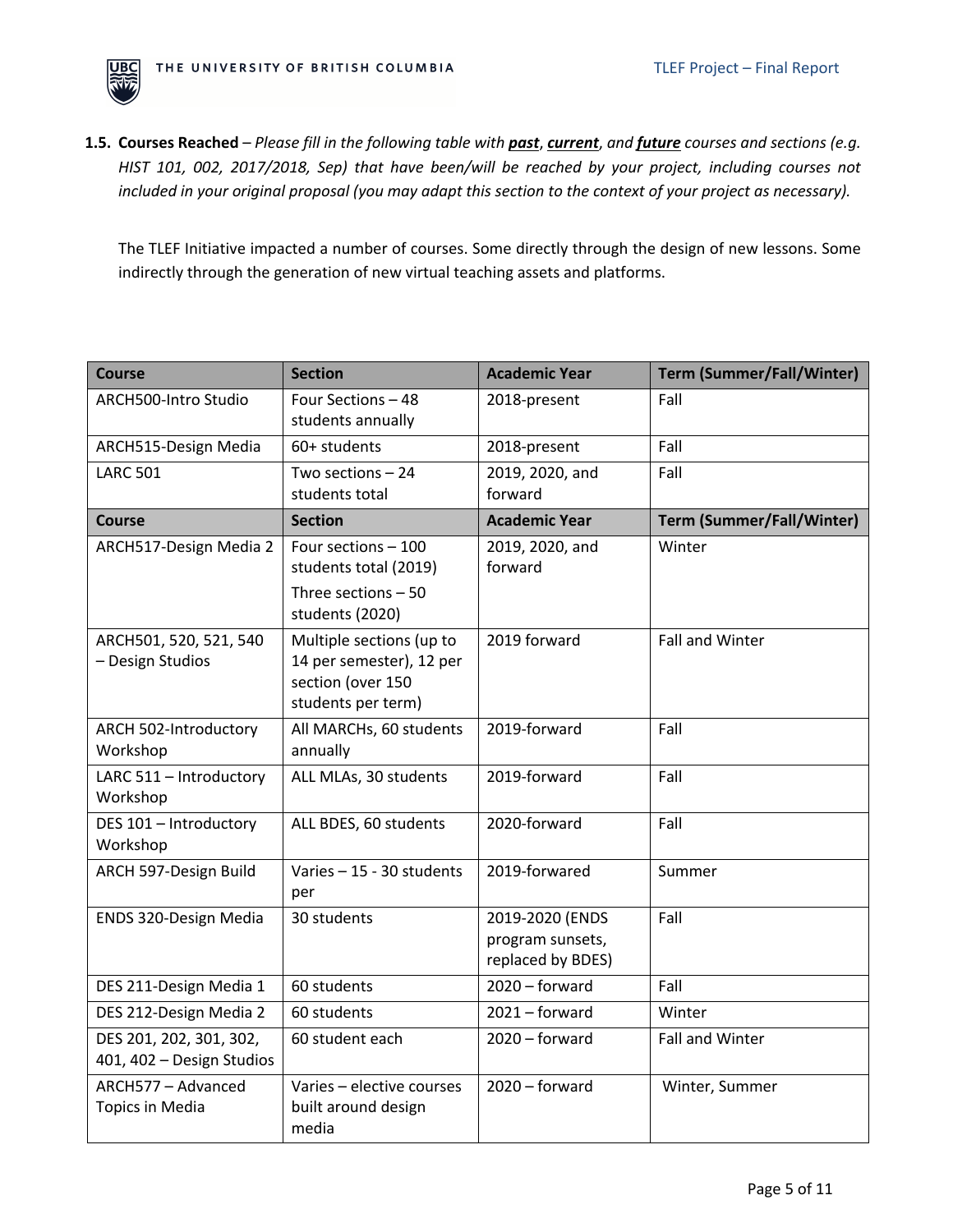

# **2. OUTPUTS AND/OR PRODUCTS**

**2.1.** *Please list project outputs and/or products (e.g. resources, infrastructure, new courses/programs). Indicate the current location of such products and provide a URL if applicable.*

| Product(s)/Achievement(s):                                | Location:                     |
|-----------------------------------------------------------|-------------------------------|
| https://blogs.ubc.ca/salafab/                             | Online - SALA                 |
| SALA-Fab web blog organizes tutorials, tool glossaries,   |                               |
| tool and room booking (including shops), and other        |                               |
| fabrication, making, and building resources.              |                               |
| ARCH500 - Course redesigned to include lesson             | <b>School of Architecture</b> |
| focused on TLEF objectives                                |                               |
| ARCH515 - Course redesigned to include specific           | School of Architecture        |
| foundational lessons focused on material logic and        |                               |
| making, and architectural material strategies (Sticks,    |                               |
| Skins, Solids)                                            |                               |
| DES 200 - designed lesson and lectures used in large      | Open Course delivered by SALA |
| open enrollment design course                             |                               |
| "D-Constructed Map" and "D-Constructed Glossary"          | Online - SALA                 |
| https://blogs.ubc.ca/salafab/dconstructed/                |                               |
| Both provide down-loadable and printable pdf files        |                               |
| that describe different digital tools, fabrication logics |                               |
| (additive, subtractive, etc.), and terminology. The map   |                               |
| attempts to locate tools and shops on UBC's Point         |                               |
| Grey Campus.                                              |                               |
| Tutorials and support to create safety protocols within   |                               |
| the SALA shop.                                            |                               |
| Sustainability by Design (ENDS 221)                       |                               |
| Redesigned lessons for large open enrollment design       |                               |
| course.                                                   |                               |
|                                                           |                               |
| https://miro.com/app/board/o9J kp7zt0E=/                  | Online - SALA                 |
| Design Media Kickstart Board - an interactive online      | Built using Miro as platform  |
| resource that introduces all incoming SALA students       |                               |
| to tutorials, supplies, support for software use, a list  |                               |
| of designers with whom to become familiar, and a          |                               |
| short bibliography (added during COVID19)                 |                               |
| Tutorials on physical modelling, photography, and         | Online                        |
| other forms of representation and making.                 |                               |
| Shop specific tutorials and workshops offered             | Online                        |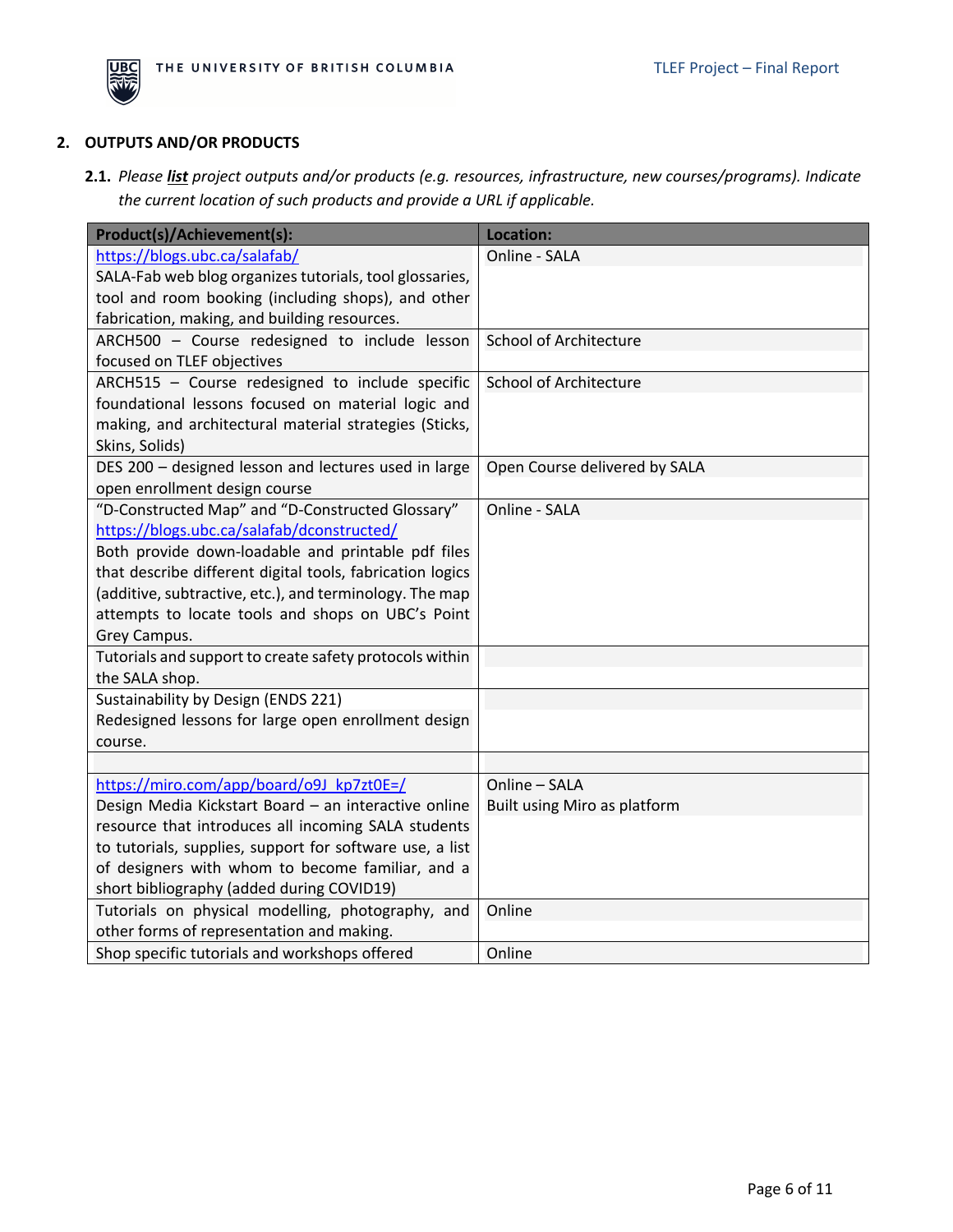

**2.2. Item(s) Not Met** – *Please list intended project outputs and/or products that were not attained and the reason(s) for this.* 

| Item(s) Not Met:           | <b>Reason:</b>                                                                                                                                                                                                                                                                                     |
|----------------------------|----------------------------------------------------------------------------------------------------------------------------------------------------------------------------------------------------------------------------------------------------------------------------------------------------|
| Mobile Cart Infrastructure | designed. Viability of<br>Prototypes were<br>carts<br>questioned, especially when the 2-year undergraduate<br>ENDS program closed and the 4-year BDES began.<br>Architectural infrastructure efforts shifted to<br>converting one of the spaces in Lasserre into a shop-<br>centric teaching space |
|                            |                                                                                                                                                                                                                                                                                                    |

# **3. PROJECT IMPACT**

**3.1. Project Impact Areas** – *Please select all the areas where your project made an impact.*

- $\boxtimes$  Student learning and knowledge
- $\boxtimes$  Student engagement and attitudes
- $\boxtimes$  Instructional team-teaching practice and satisfaction
- $\Box$  Student wellbeing, social inclusion
- $\Box$  Awareness and capacity around strategic areas (indigenous, equity and diversity)
- $\Box$  Unit operations and processes
- $\Box$  Other: [please specify]

**3.1. What were you hoping to change or where were you hoping to see an impact with this project?** – *Please describe the intended benefits of the project for students, TAs, instructors and/or community members.* 

**CONTEXT FOR ANSWER:** SALA has seen a shift in how architects, landscape architects, and those working in allied fields execute their work. We see increased interdisciplinary collaboration and digital tool use, and a shift from computerization to computation. These changes have also increased access to fabrication tools and their logics. These forces are transforming offices. They are also transforming architecture pedagogy. SALA faculty saw a need to augment our teaching by presenting opportunities for students to do more hands-on making using digital tools in applied design work. We think integrating these tools and techniques into more of our teaching will really benefit our students.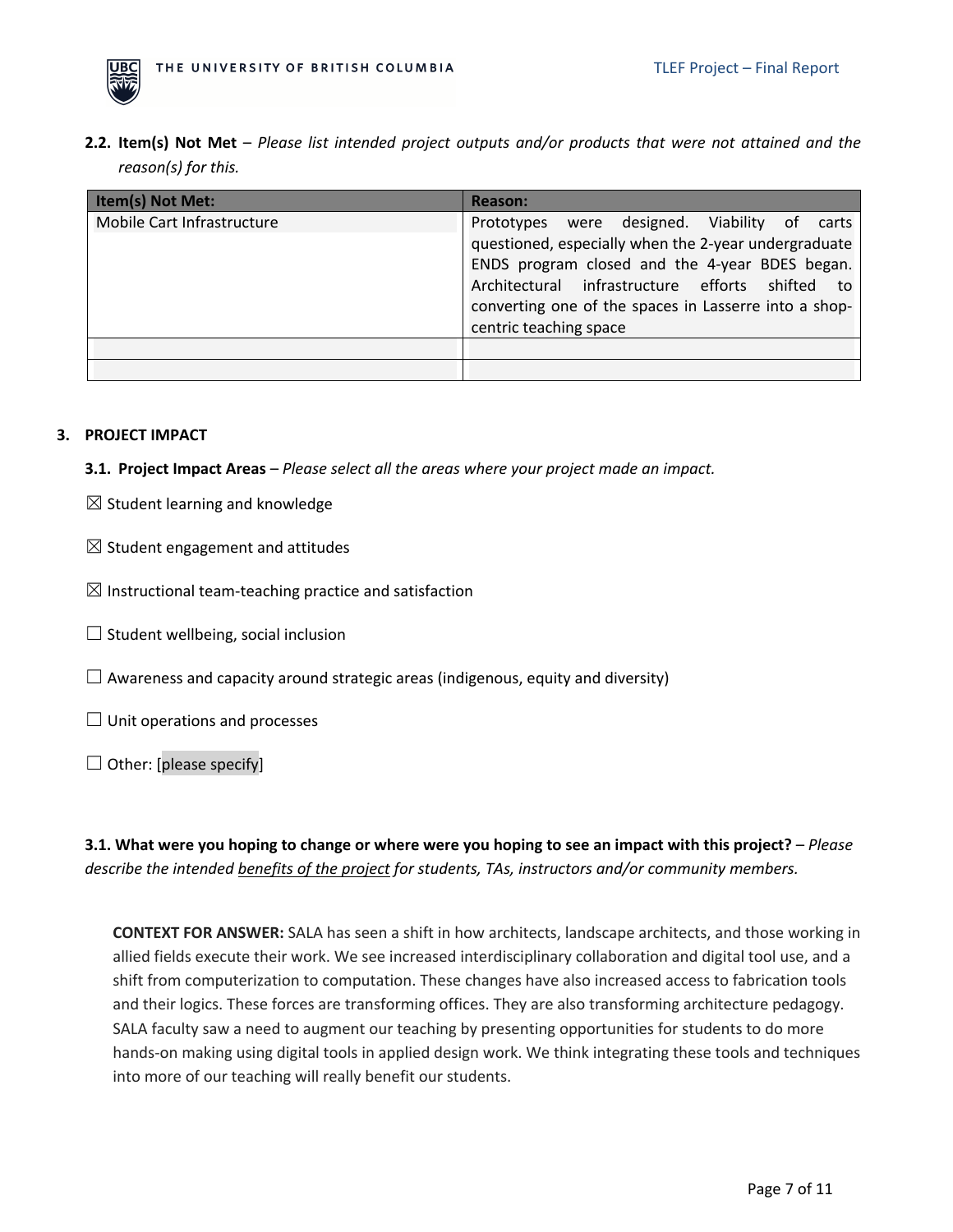

**SALA's goals with this TLEF:** To increase access to contemporary fabrication tools and processes for all students in the program. Improve fabrication literacy within the student population and better connect abstract exercises to concrete outcomes. Integrate both traits into student design processes. We hope to see improvement at all points of the program, but especially want to see impact in later semesters, when students are working at a more comprehensive level on design work (considering integrated systems and structures), undertaking hands-on opportunities in design (design-build and fabrication courses for example), and doing independent research. We hope to see a different range and type of employment opportunity for our graduates who have had the advantage of a TLEF informed curriculum.

We are invested in students having the experience of making things and using tools. We want students to connect input (digital models and drawings) to output (fabrication). We want every SALA student to have the chance to actually construct or prototype something at a scale and in a way that makes the design process more tangible. We already have some programs that afford this kind of opportunity.

**3.2. Were these changes/impacts achieved? How do you know they occurred?** – *How did you measure changes/impacts? (e.g. collected survey data, conducted focus groups/interviews, learning analytics, etc.) Describe what was learned from this process. You are encouraged to include copies of data collection tools (e.g. surveys and interview protocols) as well as graphical representations of data and/orscenarios or quotes to represent and illustrate key themes.*

> At the most basic level, we have seen an increase in hands-on lessons that include making and building within the school. This is measured through an assessment of lessons taught within each program and independent design-build projects offered per year. SALA purposefully reworked ARCH500, ARCH515, and ARCH517 to increase opportunities for hands-on making and building at SALA. A specific lesson involving shoes and other found objects was inserted into the sequence. This was published in a peer reviewed paper (see below). 4/5ths of all students who enter our MARCH program pass through ARCH500 and ARCH515 (Core Studio and Design Media 1). This means all were guaranteed a "disassembly and assembly project" as part of their foundational training in their first studio. Design Media 2 (ARCH517) also includes a lesson that is taught using the SALA shops. The last two years have seen an increase in the number of "design-build" opportunities at SALA. The summer of 2021 saw a two-tiered design build that deployed teams in the SALA Shop (largely analog and mechanical tools with some digital fabrication capacity) and the Centre for Advanced Wood

> Processing (CAWP), which is a wood-centric advanced fabrication facility in Forestry that includes CNC mills and robotics. Two LARC 503 sections (studios run with 12-15 students each) ran separate design build initiatives. One section of ARCH 520/540 (studio) also ran a design-build program with a Summer 2022 build as an added activity that includes some BDES students. Summer 2022 also has a single build scheduled. All were accomplished with COVID19 restrictions in place. COVID protocol severely hampered our opportunities to pursue hands-on collaborative projects (which typically require a high degree of contact and an external actor or client).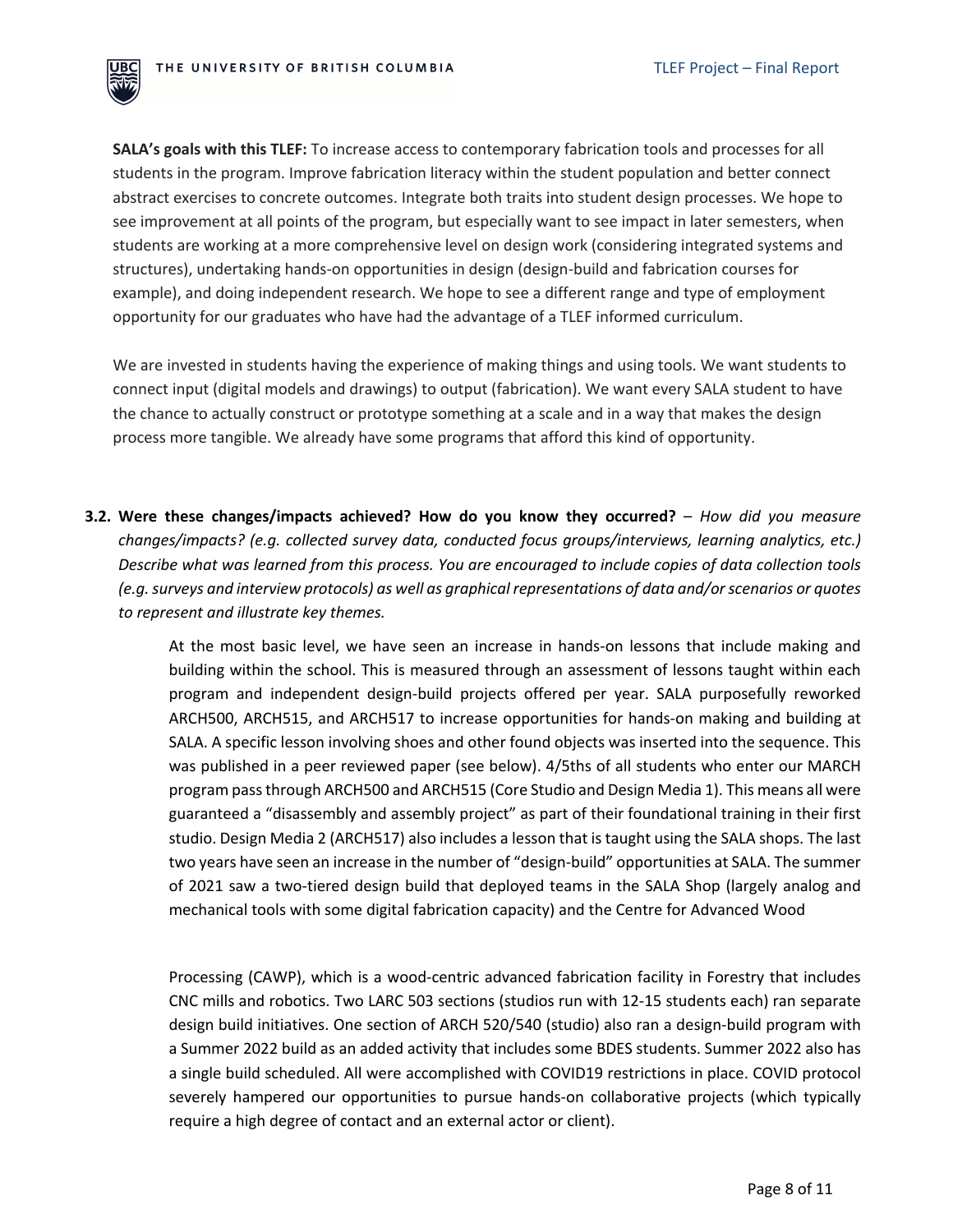

**3.3. Dissemination** – *Please provide a list of past and upcoming scholarly activities (e.g. publications, presentations, invited talks, etc.) in which you or anyone from your team have shared information regarding this project. Be sure to include author names, presentation title, date, and presentation forum (e.g., journal, conference name, event).* 

> The TLEF project, and lessons generated for the TLEF have been presented and published in peerreviewed papers and conferences:

> Blair Satterfield, Daniel Friedman (U. of Hawaii, Manoa), Marc Swackhamer (U. of Colorado, Denver) – "Cadaver as Pedagogy" presented at **The National Conference on the Beginning Design Student** (NCBDS36) *Texas A&M University*, College Station, TX, USA (Presented April 2021 due to COVID 19)

> Blair Satterfield, Daniel Friedman (U. of Hawaii, Manoa), Marc Swackhamer (U. of Colorado, Denver) – "Theater of Bodies: Cadaver as Pedagogy" presented at **American Collegiate Schools of Architecture (ACSA) 2019 Fall Conference** – Less Talk | More Action: Concious Shifts in Architectural Education, *Stanford University*, Stanford, CA, USA (Sept 12-15, 2019)

> Blair Satterfield - "Liminal Learning: Teaching building and fabrication in, outside, and around the classroom." Full paper presented at **The National Conference on the Beginning Design Student**  (NCBDS35), The College of Architecture and Planning at the *University of Colorado Denver*, Denver, CO, USA (March 14-16, 2019)

**4. TEACHING PRACTICES** – *Please indicate if your teaching practices or those of others have changed as a result of your project. If so, in what ways. Do you see these changes as sustainable over time? Why or why not?*

My teaching has evolved to include more hands-on material lessons in my course structure. This is most evident in the design of these lessons to include more students. This includes establishing lesson sequences that build skill, interest, and capacity within students in early phases, and lead to more involved and robust opportunities for making and building in later lessons (within a single course) and later courses (as students move through the programs within SALA.

Many faculty have joined in this ambition (when appropriate to their course content).

This is sustainable (as evidenced by the efforts by the school to improve shops and shop access and to increase the number of staff available to students).

**5. PROJECT SUSTAINMENT** – *Please describe the sustainment strategy for the project components. How will this be sustained and potentially expanded (e.g. over the next five years). What challenges do you foresee for achieving the expected long-term impacts listed above?*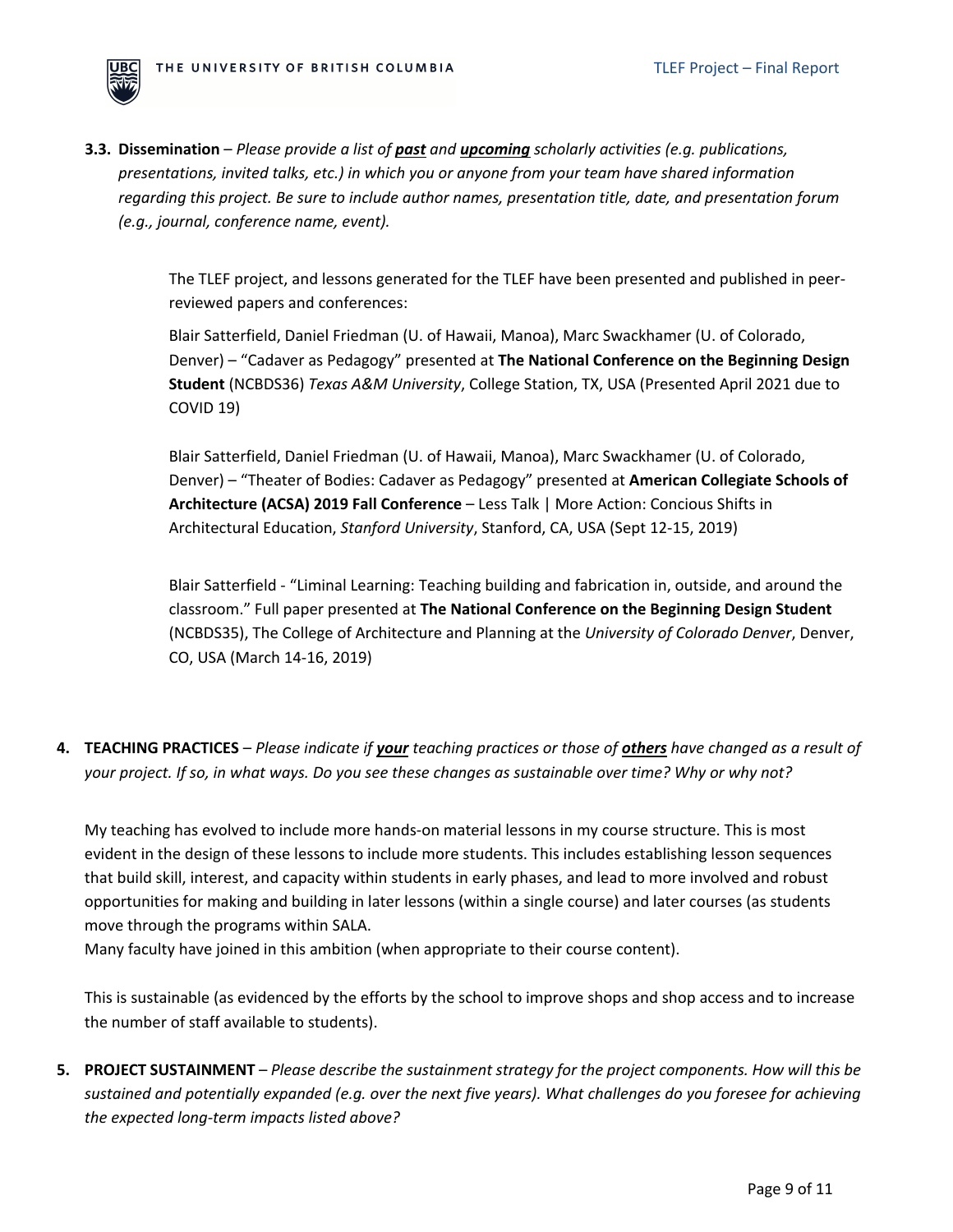

*NOTE: The following items are initiatives and efforts related to the TLEF effort in that they can be traced to more robust engagement on the part of SALA faculty and staff to increase opportunities for Integrated Design Learning through Building and Making @ SALA. The reorganization of curriculum and other teaching assets is the tangible and identifiable mission of the TLEF effort. A related effort is improvement and expansion of the infrastructure required to deliver these lessons. The efforts listed below have been positively impacted or emerged from a cultural shift at SALA. The TLEF has helped usher in that shift.* 

1) One related outcome of the TLEF effort is an increased focus on our making and building infrastructure by SALA leadership. This has led to SALA upgrading and reorganizing its own holdings to improve access to leading-edge digital design tools & skill-building opportunities. These upgrades are necessary if SALA is to increase opportunities for hands-on training and design training through making and building.

Included in this effort has been the hiring of two new staff members who co-manage the shops and shop infrastructure. There are now three people working in our shops.

- 2) A second effort to expand our capacity (outside our space-strapped holdings on campus in Lasserre, McMillon, and the Annex) is the creation of the **Digital Design & Fabrication Lab** (DD&FL). The DD&FL is a joint CHBE / SALA / Dean's Office proposal for a building expansion in the CHBE courtyard intended to benefit all APSC programs. The proposed expansion will be purpose-built and equipped to: create a unique learning and training environment that will foster professional development and creative complex design capacities in APSC students; provide significant footprint for SALA to deliver the high caliber fabrication space required to maintain accreditation & their position as a world-leading architectural school; offer a soft infrastructure test-bed opportunity to advance of the larger Applied One concept; and add flexible long-term net-new space to the Faculty's portfolio.
- 3) A third effort is underway at Lasserre. This involves the conversion of Room 9 (the old reading room for the School of Architecture) into a materials library and teaching/learning space for shop and materials related activities. A proposal is in the works for this project.

One of the primary challenges in the next five years are related to money and reestablishing the making culture at SALA post COVID19.

- Design Build and hands-on making and prototyping is expensive. It requires materials, tool access, and, at the scale of architecture and landscape, coordination and consultation with external groups. UBC SALA has worked over the past five years to build relationships with the Point Grey Campus and entities outside the university to generate opportunities to build pavilions and small buildings. This takes time, commitment, and resources.
- Time is also an issue. Project timelines are not predictable and they do not map cleanly over semester calendars. These activities also require focus extra to the requirements of a professional degree. The school of architecture is working at a curricular level to create a second path through SALA, one that extends the program one year to build in a "Design Build" option for students who are able to engage it. This demonstrates a commitment to IDLMB@SALA, at the individual, course, and curricular level.
- Culture. One real consequence of COVID19 has been the suspension of in-person, in-shop, and in-field learning at SALA. This has created a continuity gap for the program. Expertise in making and building is